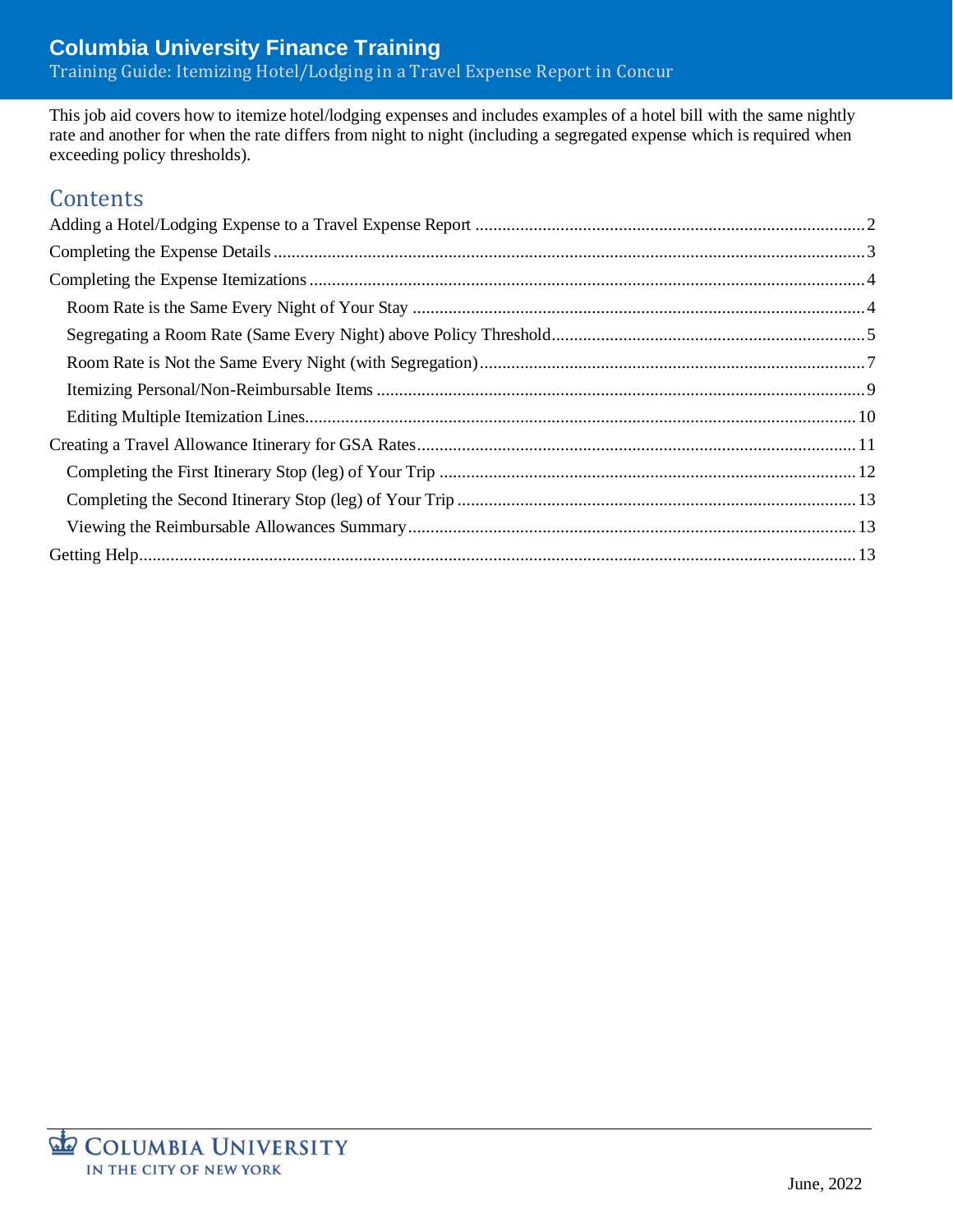Training Guide: Itemizing Hotel/Lodging in a Travel Expense Report in Concur

### <span id="page-1-0"></span>**Adding a Hotel/Lodging Expense to a Travel Expense Report**

You cannot submit a Hotel/Lodging Expense for reimbursement until after the trip end date. If you need to purchase hotels/rentals in advance, you should use the Corporate Card. If you do not have a Corporate Card and do not want to be out of pocket, you can request a Travel Cash Advance in Concur.

After initially creating your Travel Expense Report, you will be on the Manage Expenses screen of your Report.

1. Click **Add Expense**.



The Add Expense screen appears. If you used Concur Travel to book the hotel, the Expense would be listed in **Available Expenses**. In addition, if you have a Corporate Card, the Expense would also be available in Available Expenses.

| <b>Add Expense</b>                    |                           |  |
|---------------------------------------|---------------------------|--|
| <b>Available Expenses</b>             | <b>Create New Expense</b> |  |
| Search for an expense type            |                           |  |
| ↑ 01. Travel Expenses                 |                           |  |
| <b>Field Trips</b>                    |                           |  |
| Hotel/Lodging                         |                           |  |
| <b>Hotel/Lodging Advanced Deposit</b> |                           |  |
| Hotel/Lodging Group                   |                           |  |
| Laundry                               |                           |  |
| Other Accommodations                  |                           |  |
| $\sim$ 02. Transportation             |                           |  |
|                                       |                           |  |
| Airfare                               |                           |  |

2. Click **Create New Expense** for this example.



3. You can type the **Expense Type** to find it from the list.



4. Select the **Hotel/Lodging** Expense Type.

**Note:** *Any payments for hotels/rentals made in advance as a personal expenditure will not be reimbursed until after the trip end date. Use the* Hotel/Lodging Advance Deposit *expense type in Concur after the trip end date to be reimbursed for deposits.*

| <b>COLUMBIA UNIVERSITY</b> |
|----------------------------|
| IN THE CITY OF NEW YORK    |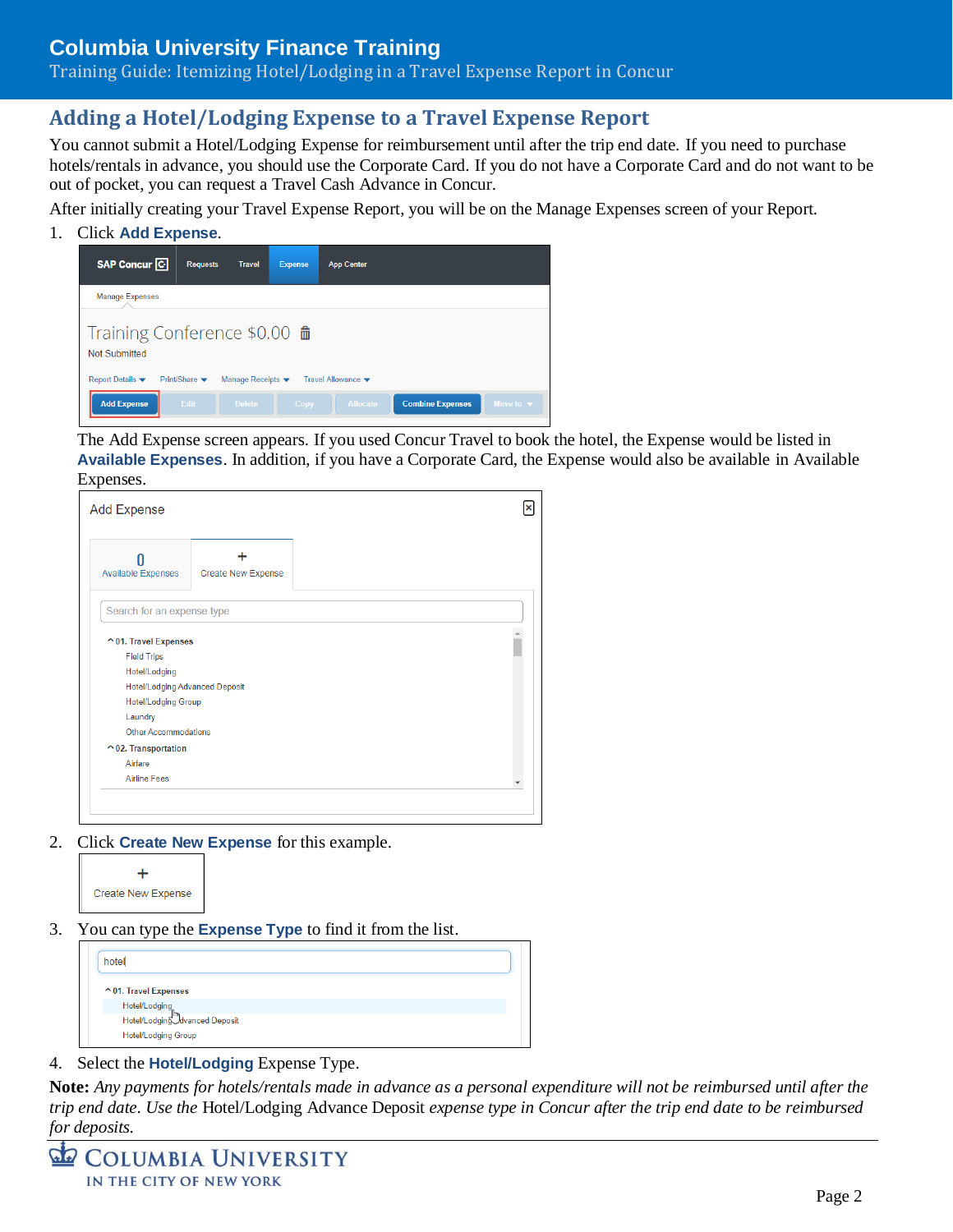Training Guide: Itemizing Hotel/Lodging in a Travel Expense Report in Concur

### <span id="page-2-0"></span>**Completing the Expense Details**

Complete the details for the hotel stay. Some of the details, such as Trip Type and Purpose, are automatically populated based on what you entered when you created the Expense Report.

| New Expense<br><b>Details</b><br>Itemizations |              |                                                                             | <b>Save Expense</b><br>Hide Receipt |
|-----------------------------------------------|--------------|-----------------------------------------------------------------------------|-------------------------------------|
|                                               |              |                                                                             |                                     |
| <b>Allocate</b>                               |              |                                                                             |                                     |
| Expense Type*                                 |              | · Required field                                                            |                                     |
| Hotel/Lodging                                 |              | v                                                                           |                                     |
| Check-in Date *                               |              | Check-out Date *<br>Nights:                                                 |                                     |
| <b>MMDD/YYYY</b>                              | 謂            | 田<br>$\mathbf{0}$<br><b>MM/DD/YYYY</b>                                      |                                     |
| Transaction Date *                            |              | Trip Type *                                                                 |                                     |
| <b>MMDD/YYYY</b>                              | 囲            | Domestic / Non-Travel<br>v                                                  |                                     |
| Purpose <sup>*</sup>                          |              | ß<br>Was a spousalsignificant otheridependent present *<br>for business re- |                                     |
| Research                                      | v            | Attach Receipt Image<br>No<br>v.                                            |                                     |
| Subject to Govt (GSA) Rate * @                |              | Vendor Name *                                                               |                                     |
| No                                            | v            | Search for Vendor<br>v                                                      |                                     |
|                                               |              | Lodging Location*                                                           |                                     |
|                                               |              | $\circ \cdot$                                                               |                                     |
| Payment Type *                                |              |                                                                             |                                     |
| Cash/Personal Credit Card                     | $\mathbf{v}$ |                                                                             |                                     |
| Amount <sup>*</sup>                           |              | Currency*                                                                   |                                     |
|                                               |              | US, Dollar<br>v                                                             |                                     |
| Apply Govt (GSA) Rate @                       |              |                                                                             |                                     |

- 1. Enter or select the **Check-in Date**, **Check-out Date**, and the **Transaction Date**, which defaults to the Check-out Date.
- 2. If applicable, indicate if **a spouse/significant other/dependent was present for business reasons**.
- 3. Select the **Vendor Name (Hotel)**. **Note:** *If you cannot find a matching hotel name, select* Other *and enter the hotel name in the* Comments *field.*
- 4. Select the **Lodging Location**.
- 5. Enter the total **Amount** of the hotel bill.
- 6. If applicable, indicate if the hotel expense is **Subject to Govt (GSA) Rate** and **Apply Gov (GSA) Rate** (for sponsored projects). If you have questions regarding whether your sponsored project funded hotel expense is Subject to Govt (GSA) Rate, please contact you[r Sponsored Projects Finance Project Manager.](https://www.finance.columbia.edu/content/sponsored-projects-finance-team) If your trip is Subject to Govt (GSA) Rate, select **Yes**. Concur will prompt you to check the Apply Govt (GSA) Rate box and complete an itinerary. See the section on Creating a Travel Allowance Itinerary for GSA Rates.
- 7. Click to **Attach a Receipt Image** to this Expense



8. If you have **Available Receipts**, such as those you photographed using the Concur Mobile app or emailed to Concur, you can select them from here. If you saved your Receipt Image to your files, you can click to **Upload Receipt Image**.

**COLUMBIA UNIVERSITY** IN THE CITY OF NEW YORK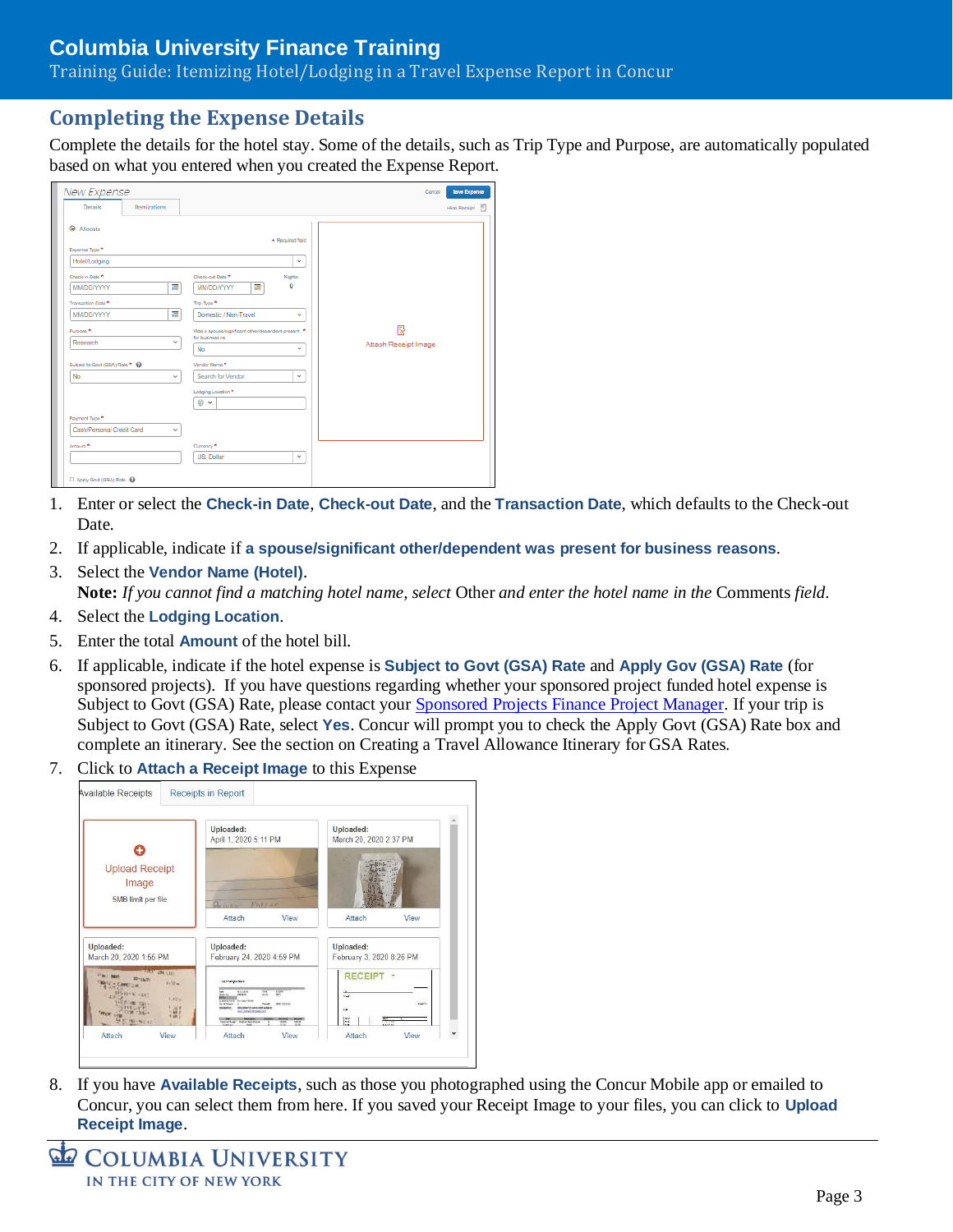Training Guide: Itemizing Hotel/Lodging in a Travel Expense Report in Concur

### <span id="page-3-0"></span>**Completing the Expense Itemizations**

Itemizations must include all expenses that appear on your hotel bill. In the examples below, the hotel bill consists only of the room rate and taxes/fees for simplicity purposes. If you incurred other expenses that are reflected on your hotel bill, such as meals or parking, you must also include those in your itemizations with the correct Expense Type. Items which are not reimbursable by policy, such as in-room movies, must be itemized as Personal/Non-Reimbursable.

<span id="page-3-1"></span>**Room Rate is the Same Every Night of Your Stay**

In this example, the Room Rate, taxes and other fees are the same for all nights of your stay.

1. Click the **Itemizations** tab and click **Create Itemization**

| <b>Details</b>             | <b>Itemizations</b>               |
|----------------------------|-----------------------------------|
| Amount<br>\$1,200.00       | Itemized<br>\$0.00                |
| <b>Create Itemization</b>  | More Actions $\blacktriangledown$ |
| $\sim$<br>------<br>$\sim$ | - -                               |

2. Select **Hotel/Lodging** for the **Expense Type**.

| ÷ |  |
|---|--|
|   |  |

3. Select **The Same Every Night** tab.

| Amount<br>\$1,200.00                                 | Itemized<br>\$0.00   |                                     | <b>O</b> Remaining<br>\$1,200.00 |
|------------------------------------------------------|----------------------|-------------------------------------|----------------------------------|
| <b>New Itemization</b><br>Expense Type *             |                      |                                     |                                  |
|                                                      |                      |                                     |                                  |
| Hotel/Lodging<br>Entry Type: Recurring Itemization v |                      | 10/19/2020 - 10/23/2020 (Nights: 4) |                                  |
| Your hotel room rate was:                            | The Same Every Night |                                     | Not the Same                     |
| Room Rate (per night) *                              | Room Tax (per night) | Tax 2 (per night)                   | Tax 3 (per night)                |
| 250.00                                               | 50.00                |                                     |                                  |

- 4. Enter the **Room Rate (per night)** and **Room Tax (per night)**. In the example above, the hotel stay is 4 nights, the Room Rate is \$250 per night and the Room Tax is \$50 per night.
- 5. Click **Save Itemization**. Notice the expense is fully itemized.

|                      | <b>Details</b>            | <b>Itemizations</b>               |                          |                     |                  |
|----------------------|---------------------------|-----------------------------------|--------------------------|---------------------|------------------|
| Amount<br>\$1,200.00 |                           | <b>Itemized</b><br>\$1,200.00     |                          | Remaining<br>\$0.00 |                  |
|                      | <b>Create Itemization</b> | More Actions $\blacktriangledown$ |                          |                     |                  |
|                      | Date $\triangle$          |                                   | <b>Expense Type</b>      |                     | <b>Requested</b> |
|                      | 10/19/2020                |                                   | Hotel/Lodging            |                     | \$250.00         |
| ┌                    | 10/19/2020                |                                   | <b>Hotel/Lodging Tax</b> |                     | \$50.00          |
| ┌                    | 10/20/2020                |                                   | Hotel/Lodging            |                     | \$250.00         |
|                      | 10/20/2020                |                                   | <b>Hotel/Lodging Tax</b> |                     | \$50.00          |
| ┌                    | 10/21/2020                |                                   | Hotel/Lodging            |                     | \$250.00         |
| г                    | 10/21/2020                |                                   | <b>Hotel/Lodging Tax</b> |                     | \$50.00          |
| г                    | 10/22/2020                |                                   | Hotel/Lodging            |                     | \$250.00         |
|                      | 10/22/2020                |                                   | <b>Hotel/Lodging Tax</b> |                     | \$50.00          |

**Note:** *If you have a remaining amount on your bill for items such as meals or parking, click* Create Itemization *to continue itemizing your hotel bill.*

```
COLUMBIA UNIVERSITY
IN THE CITY OF NEW YORK
```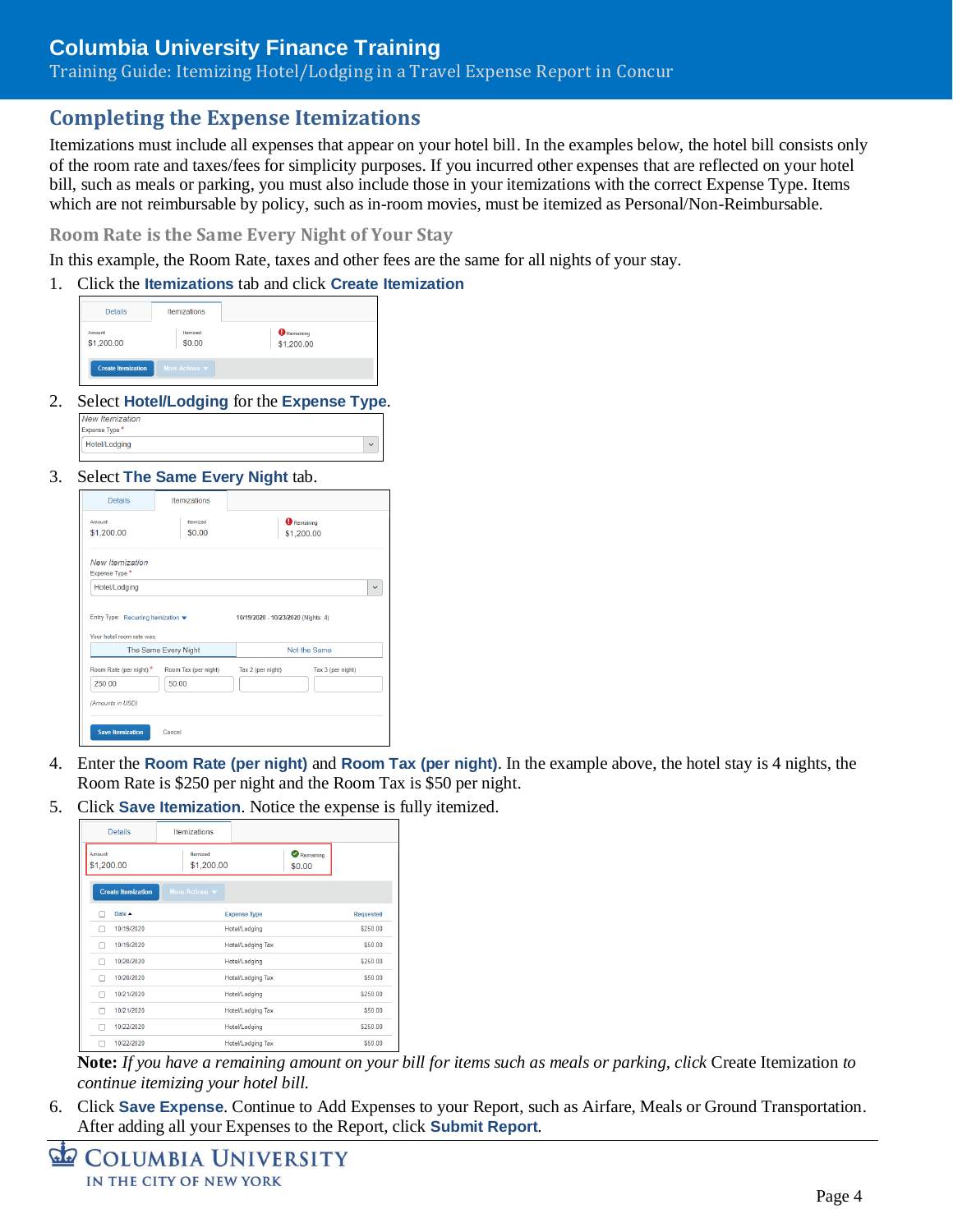#### Training Guide: Itemizing Hotel/Lodging in a Travel Expense Report in Concur

<span id="page-4-0"></span>**Segregating a Room Rate (Same Every Night) above Policy Threshold**

1. Click the **Itemizations tab** and click **Create Itemization**.

| 06/03/2021                | Hotel/Lodging \$1,350.00 m<br><b>Hyatt Hotels</b> |                                  |
|---------------------------|---------------------------------------------------|----------------------------------|
| <b>Details</b>            | <b>Itemizations</b>                               |                                  |
| Amount<br>\$1,350.00      | Itemized<br>\$0.00                                | <b>O</b> Remaining<br>\$1,350.00 |
| <b>Create Itemization</b> | More Actions $\vee$                               |                                  |

2. Select **Hotel/Lodging** for the **Expense Type**.

| <b>New Itemization</b> |              |
|------------------------|--------------|
| Expense Type *         |              |
| Hotel/Lodging          | $\checkmark$ |

#### 3. Select **The Same Every Night** tab.

| Recurring Itemization $\vee$<br>Entry Type:           |                               | 06/01/2021 - 06/03/2021 (Nights: 3) |                   |
|-------------------------------------------------------|-------------------------------|-------------------------------------|-------------------|
| Your hotel room rate was:                             |                               |                                     |                   |
|                                                       | The Same Every Night          |                                     | Not the Same      |
| Room Rate (per night) *<br>350.00<br>(Amounts in USD) | Room Tax (per night)<br>50.00 | Tax 2 (per night)                   | Tax 3 (per night) |
| <b>Save Itemization</b>                               | Cancel                        |                                     |                   |

- 4. Enter the **Room Rate (per night)** and **Room Tax (per night)**. In the example above, the hotel stay is 3 nights, the Room Rate is \$400 per night (\$50 over policy threshold) and the Room Tax is \$50 per night for this example. Enter the maximum allowed amount of **\$350** for the Room Rate and \$50 for Room Tax.
- 5. Click **Save Itemization**. Notice the expense is not yet fully itemized.

|                      | <b>Details</b>            | <b>Itemizations</b>           |                     |                                |                  |
|----------------------|---------------------------|-------------------------------|---------------------|--------------------------------|------------------|
| Amount<br>\$1,350.00 |                           | <b>Itemized</b><br>\$1,200.00 |                     | <b>O</b> Remaining<br>\$150.00 |                  |
|                      | <b>Create Itemization</b> | More Actions V                |                     |                                |                  |
|                      | Date $=$                  |                               | <b>Expense Type</b> |                                | <b>Requested</b> |
|                      | 06/01/2021                |                               | Hotel/Lodging       |                                | \$350.00         |
|                      | 06/01/2021                |                               | Hotel/Lodging Tax   |                                | \$50.00          |
|                      | 06/02/2021                |                               | Hotel/Lodging       |                                | \$350.00         |
|                      | 06/02/2021                |                               | Hotel/Lodging Tax   |                                | \$50.00          |
|                      | 06/03/2021                |                               | Hotel/Lodging       |                                | \$350.00         |
|                      | 06/03/2021                |                               | Hotel/Lodging Tax   |                                | \$50.00          |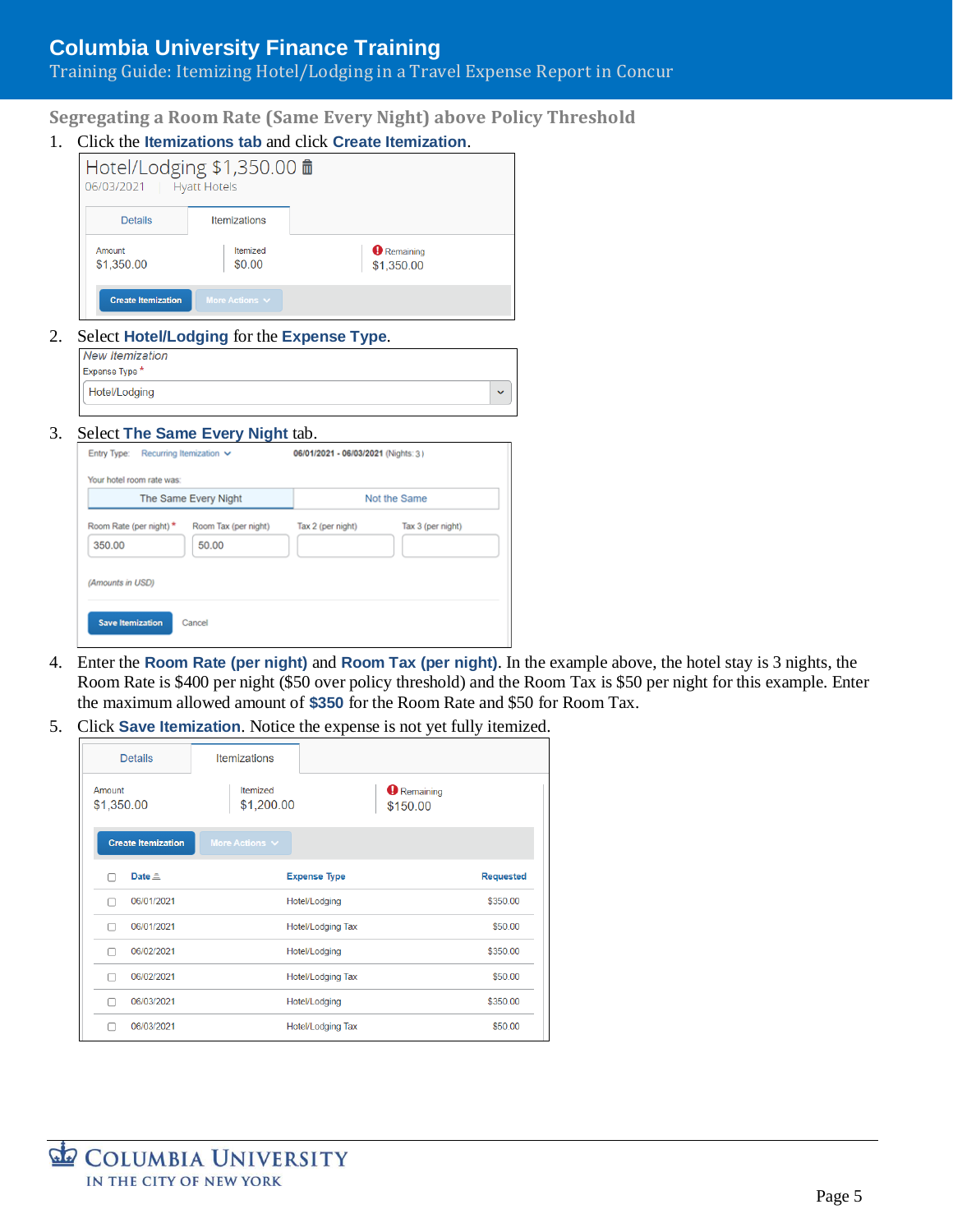Training Guide: Itemizing Hotel/Lodging in a Travel Expense Report in Concur

6. Click **Create Itemization** and select **Hotel - Segregated** for the **Expense Type**.

| <b>New Itemization</b>                                                        | * Required field                    |
|-------------------------------------------------------------------------------|-------------------------------------|
| Expense Type *                                                                |                                     |
| Hotel - Segregated                                                            | v                                   |
| Recurring Every Night                                                         | 06/01/2021 - 06/04/2021 (Nights: 3) |
| Trip Type *                                                                   | Purpose <sup>*</sup>                |
| Domestic / Non-Travel<br>$\checkmark$                                         | Conference                          |
| ×<br>Was a spouse/significant other/dependent<br>present?<br>No<br>v          |                                     |
| Amount *                                                                      | Currency                            |
| 50.00                                                                         | US, Dollar                          |
| Comment/Justification<br>Hotel was only accomodation available for the event. |                                     |
|                                                                               |                                     |

- 7. Select the **Recurring Every Night** option and enter the **Amount** of \$50, which is the amount above policy for each night. In the **Comment/Justification** section explain why the amount is above policy.
- 8. Click **Save Itemization**. The Expense is now fully Itemized.

| <b>Details</b>            | Itemizations           |                          |                  |
|---------------------------|------------------------|--------------------------|------------------|
| Amount<br>\$1,350.00      | Itemized<br>\$1,350.00 | \$0.00                   | Remaining        |
| <b>Create Itemization</b> | More Actions $\vee$    |                          |                  |
| Date $=$                  |                        | <b>Expense Type</b>      | <b>Requested</b> |
| 06/01/2021                |                        | Hotel/Lodging            | \$350.00         |
| 06/01/2021                |                        | <b>Hotel/Lodging Tax</b> | \$50.00          |
| 06/01/2021                |                        | Hotel - Segregated       | \$50.00          |
| 06/02/2021                |                        | Hotel/Lodging            | \$350.00         |
| 06/02/2021                |                        | <b>Hotel/Lodging Tax</b> | \$50.00          |
| 06/02/2021                |                        | Hotel - Segregated       | \$50.00          |
| 06/03/2021                |                        | Hotel/Lodging            | \$350.00         |
| 06/03/2021                |                        | Hotel/Lodging Tax        | \$50.00          |
| 06/03/2021                |                        | Hotel - Segregated       | \$50.00          |

**Note:** *If you have a remaining amount on your bill for items such as meals or parking, click* Create Itemization *to continue itemizing your hotel bill.*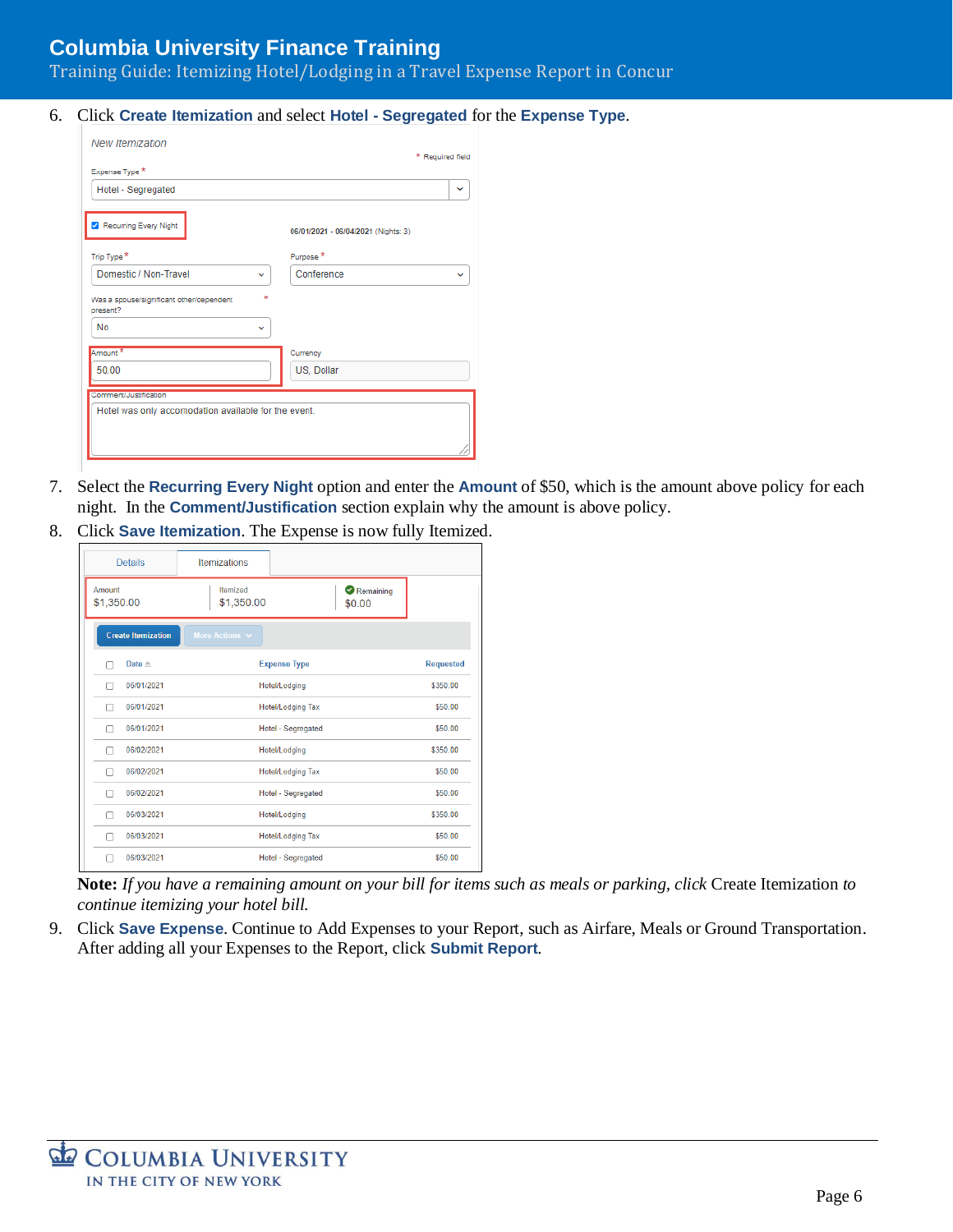### Training Guide: Itemizing Hotel/Lodging in a Travel Expense Report in Concur

<span id="page-6-0"></span>**Room Rate is Not the Same Every Night (with Segregation)**

In this example, the Room Rate for the fourth night is different from the other nights. In addition, the fourth night is priced above the University's policy threshold. You must appropriately segregate the extra cost and provide justification.

×,

1. Click the **Itemizations tab** and click **Create Itemization**.

| <b>Details</b>            | <b>Itemizations</b>               |                                  |
|---------------------------|-----------------------------------|----------------------------------|
| Amount<br>\$1,200.00      | <b>Itemized</b><br>\$0.00         | <b>O</b> Remaining<br>\$1,200.00 |
| <b>Create Itemization</b> | More Actions $\blacktriangledown$ |                                  |

2. Select **Hotel/Lodging** for the **Expense Type**.

| <b>New Itemization</b> |
|------------------------|
| Expense Type *         |
| Hotel/Lodging          |
|                        |

3. Select the **Not the Same** tab.

| <b>Details</b>                                                                   | <b>Itemizations</b> |                           |                                  |              |
|----------------------------------------------------------------------------------|---------------------|---------------------------|----------------------------------|--------------|
| Amount<br>\$1,200.00                                                             |                     | <b>Itemized</b><br>\$0.00 | <b>O</b> Remaining<br>\$1,200.00 |              |
| <b>New Itemization</b><br>Expense Type *                                         |                     |                           |                                  |              |
| Hotel/Lodging                                                                    |                     |                           |                                  | $\checkmark$ |
| Your hotel room rate was:<br>The Same Every Night                                |                     |                           |                                  | Not the Same |
|                                                                                  | Room Rate           | Room Tax                  | Tax 2                            | Tax 3        |
|                                                                                  |                     |                           |                                  |              |
|                                                                                  |                     |                           |                                  |              |
|                                                                                  |                     |                           |                                  |              |
|                                                                                  |                     |                           |                                  |              |
|                                                                                  |                     |                           |                                  |              |
|                                                                                  |                     |                           |                                  |              |
| Date<br>10/19/2020<br>10/20/2020<br>10/21/2020<br>10/22/2020<br>(Amounts in USD) |                     |                           |                                  |              |

- 4 Enter the **Room Rate** and **Taxes** for nights 1, 2 and 3.
- 5. The Room Rate for night 4 was \$400. However, the maximum Room Rate by policy is \$350. You must enter \$350.

| Date       | Room Rate | Room Tax | Tax <sub>2</sub> | Tax <sub>3</sub> |  |
|------------|-----------|----------|------------------|------------------|--|
| 10/19/2020 | 200.00    | 50.00    |                  |                  |  |
| 10/20/2020 | 200.00    | 50.00    |                  |                  |  |
| 10/21/2020 | 200.00    | 50.00    |                  |                  |  |
| 10/22/2020 | 350.00    | 50.00    |                  |                  |  |

6. Click **Save Itemization**. Notice the amount Remaining is \$50.

| Amount                    | Itemized                          | $\mathbf{D}$ Remaining |
|---------------------------|-----------------------------------|------------------------|
| \$1,200.00                | \$1,150.00                        | \$50.00                |
| <b>Create Itemization</b> | More Actions $\blacktriangledown$ |                        |

COLUMBIA UNIVERSITY IN THE CITY OF NEW YORK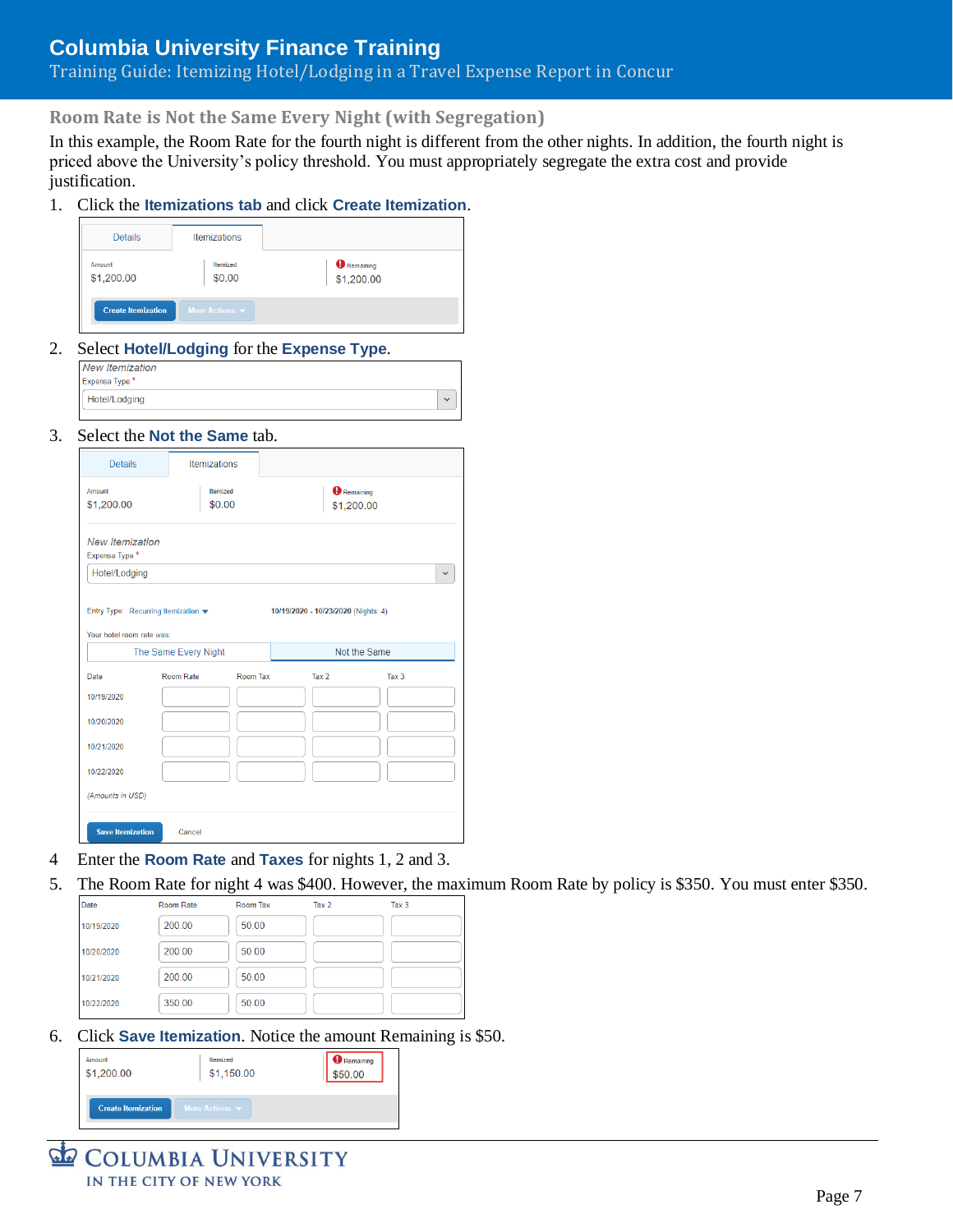### Training Guide: Itemizing Hotel/Lodging in a Travel Expense Report in Concur

- 7. Click **Create Itemization** and select **Hotel - Segregated** for the **Expense Type**.
- 8. Enter the **Amount** of \$50, which is the remaining amount and the amount above policy. In the **Comment/Justification** section explain why the amount is above policy.

|                                                        |                    | * Required field |
|--------------------------------------------------------|--------------------|------------------|
| Expense Type *                                         |                    |                  |
| Hotel - Segregated                                     |                    |                  |
|                                                        | Transaction Date * |                  |
| <b>Recurring Every Night</b>                           | 10/23/2020         | 讍                |
| Trip Type *                                            | Purpose*           |                  |
| <b>Domestic</b><br>$\checkmark$                        | Conference         |                  |
| <b>No</b><br>$\checkmark$<br>Amount <sup>*</sup>       | Currency           |                  |
| 50 00                                                  | US, Dollar         |                  |
| Comment/Justification                                  |                    |                  |
| Rate for the hotel was more expensive for the last day |                    |                  |
|                                                        |                    |                  |

9. Click **Save Itemization**. The Expense is now fully Itemized.

|                      | <b>Details</b>            | <b>Itemizations</b>               |                          |                  |
|----------------------|---------------------------|-----------------------------------|--------------------------|------------------|
| Amount<br>\$1,200.00 |                           | Itemized<br>\$1,200.00            | \$0.00                   | Remaining        |
|                      | <b>Create Itemization</b> | More Actions $\blacktriangledown$ |                          |                  |
|                      | Date $\triangle$          |                                   | <b>Expense Type</b>      | <b>Requested</b> |
|                      | 10/19/2020                |                                   | Hotel/Lodging            | \$200.00         |
|                      | 10/19/2020                |                                   | <b>Hotel/Lodging Tax</b> | \$50.00          |
| u                    | 10/20/2020                |                                   | Hotel/Lodging            | \$200.00         |
|                      | 10/20/2020                |                                   | <b>Hotel/Lodging Tax</b> | \$50.00          |
| п                    | 10/21/2020                |                                   | Hotel/Lodging            | \$200.00         |
|                      | 10/21/2020                |                                   | <b>Hotel/Lodging Tax</b> | \$50.00          |
| Ξ                    | 10/22/2020                |                                   | <b>Hotel/Lodging</b>     | \$350.00         |
|                      | 10/22/2020                |                                   | <b>Hotel/Lodging Tax</b> | \$50.00          |
|                      | 10/23/2020                |                                   | Hotel - Segregated       | \$50.00          |

**Note:** *If you have a remaining amount on your bill for items such as meals or parking, click* Create Itemization *to continue itemizing your hotel bill.*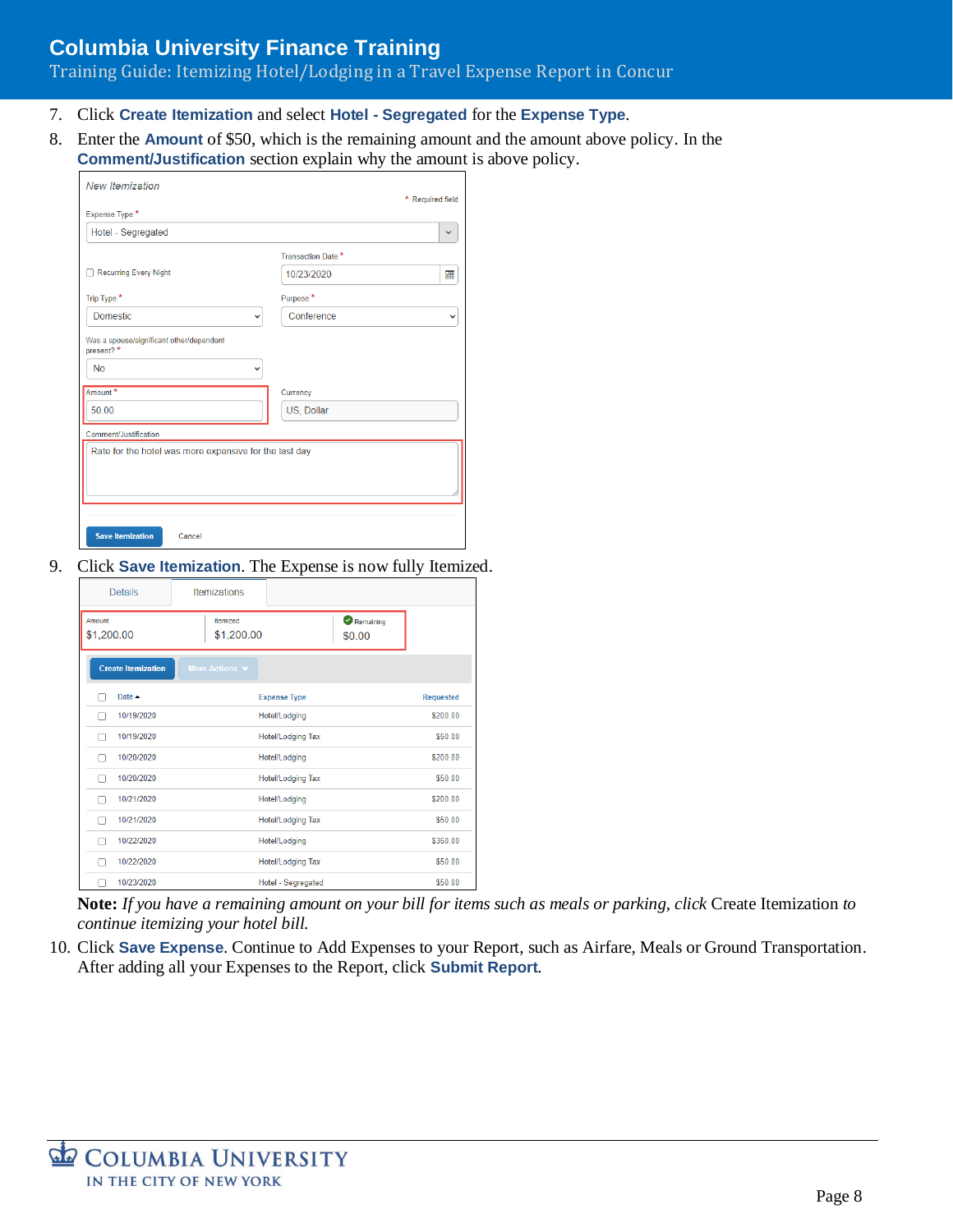### Training Guide: Itemizing Hotel/Lodging in a Travel Expense Report in Concur

#### <span id="page-8-0"></span>**Itemizing Personal/Non-Reimbursable Items**

If your hotel bill includes items that are not reimbursable, such as in-room movies or personal items from the hotel gift shop charged to your room, you should itemize your hotel expense to account for the total amount of personal/nonreimbursable items.

| <b>Details</b>            |            | <b>Itemizations</b>    |                   |                               |             |
|---------------------------|------------|------------------------|-------------------|-------------------------------|-------------|
| Amount<br>\$1,250.00      |            | Itemized<br>\$1,200.00 |                   | <b>O</b> Remaining<br>\$50.00 |             |
| <b>Create Itemization</b> |            | More Actions $\vee$    |                   |                               |             |
| Date $=$                  |            |                        | Expense Type 1    |                               | Requested 1 |
| п                         | 10/18/2021 |                        | Hotel/Lodging     |                               | \$350.00    |
| Ω                         | 10/18/2021 |                        | Hotel/Lodging Tax |                               | \$50.00     |
| Ω                         | 10/19/2021 |                        | Hotel/Lodging     |                               | \$350.00    |
| Ω                         | 10/19/2021 |                        | Hotel/Lodging Tax |                               | \$50.00     |
| п                         | 10/20/2021 |                        | Hotel/Lodging     |                               | \$350.00    |
|                           | 10/20/2021 |                        | Hotel/Lodging Tax |                               | \$50.00     |

After itemizing the Room Rate and Room Tax (including any segregation), notice in the graphic above that there is still an amount of \$50 remaining. In this example, this is the total for Personal/Non-Reimbursable Items on the hotel bill.

- 1. Click the **Create Itemization** button.
- 2. Select **Personal/Non Reimbursable** for the **Expense Type**.

| <b>Details</b>                          | Itemizations           |                                              |                  |
|-----------------------------------------|------------------------|----------------------------------------------|------------------|
| Amount<br>\$1,250.00                    | Itemized<br>\$1,200.00 | <b>O</b> Remaining<br>\$50.00                |                  |
| <b>New Itemization</b>                  |                        |                                              | * Required field |
| Expense Type *                          |                        |                                              |                  |
| Personal/Non Reimbursable               |                        |                                              | $\checkmark$     |
| <b>Recurring Every Night</b><br>Amount* |                        | Transaction Date *<br>10/20/2021<br>Currency | <b>FIRE</b>      |
| 50.00                                   |                        | US, Dollar                                   |                  |
| Comment/Justification                   |                        |                                              |                  |
| Purchased personal items for trip.      |                        |                                              |                  |
| <b>Save Itemization</b>                 | Cancel                 |                                              |                  |

- 3. Enter the total **Amount** for all personal and/or non-reimbursable items on the hotel bill. You do not need to create individual itemization lines for multiple personal/non-reimbursable items.
- 4. Enter a **Comment/Justification**.
- 5. Click **Save Itemization**. Notice the expense is fully itemized.



| COLUMBIA UNIVERSITY     |
|-------------------------|
| IN THE CITY OF NEW YORK |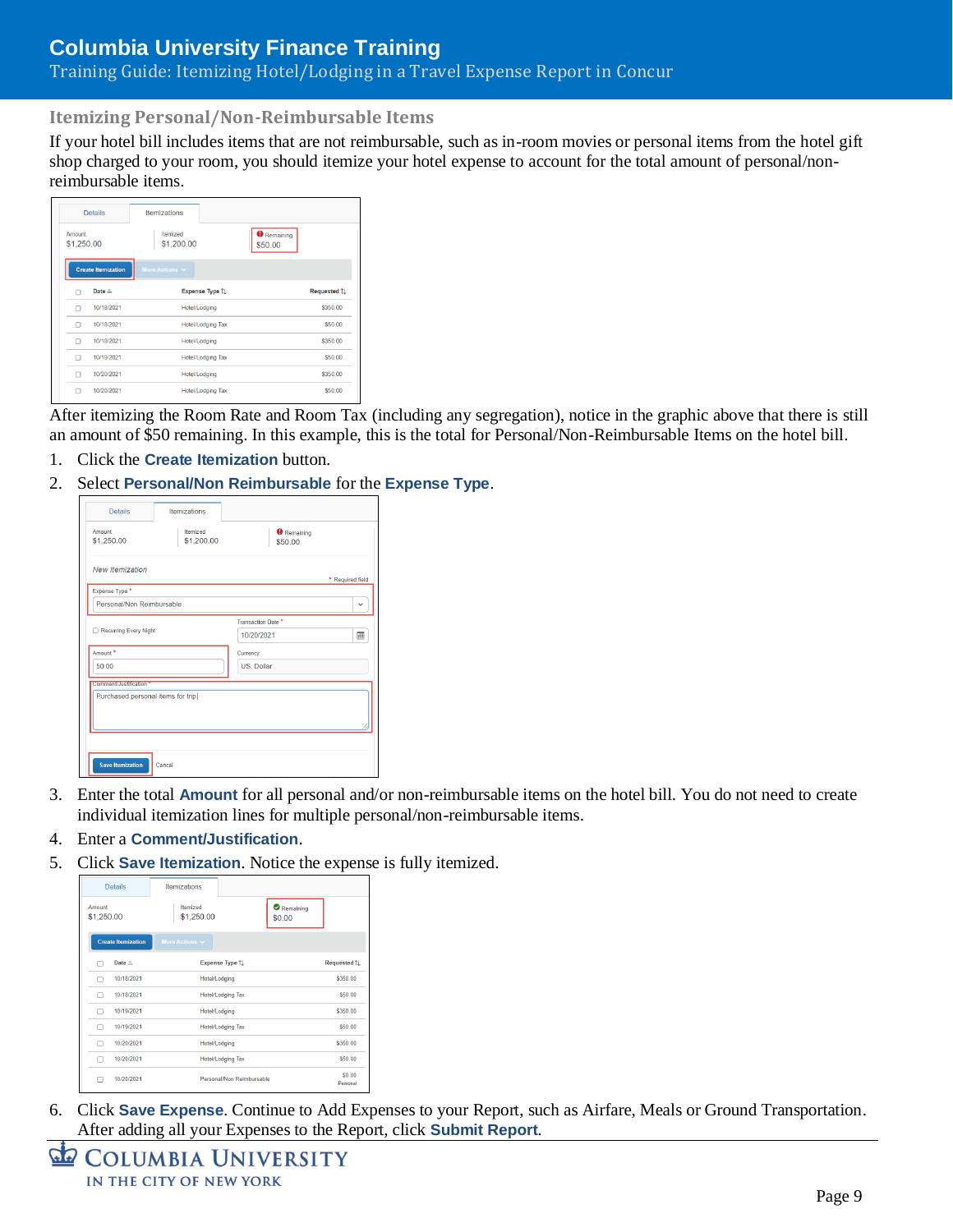### Training Guide: Itemizing Hotel/Lodging in a Travel Expense Report in Concur

#### <span id="page-9-0"></span>**Editing Multiple Itemization Lines**

If your list of itemizations contains alerts that you must address, you can select the appropriate lines to edit. If multiple lines require editing, you can select them all simultaneously to edit them at the same time. In the example below, the Hotel – Segregation itemizations are missing the required Comments/Justification.

| <b>Details</b>            | <b>Itemizations</b>    |                          |                  |
|---------------------------|------------------------|--------------------------|------------------|
| Amount<br>\$1,350.00      | Itemized<br>\$1,350.00 | Remaining<br>\$0.00      |                  |
| <b>Create Itemization</b> | More Actions v         |                          |                  |
| <b>Alerts</b>             | Date $=$               | <b>Expense Type</b>      | <b>Requested</b> |
| п                         | 06/01/2021             | <b>Hotel/Lodging</b>     | \$350.00         |
| г                         | 06/01/2021             | <b>Hotel/Lodging Tax</b> | \$50.00          |
| o<br>г                    | 06/01/2021             | Hotel - Segregated       | \$50.00          |
| п                         | 06/02/2021             | Hotel/Lodging            | \$350.00         |
|                           | 06/02/2021             | <b>Hotel/Lodging Tax</b> | \$50.00          |
| Ω<br>⊓                    | 06/02/2021             | Hotel - Segregated       | \$50.00          |
|                           | 06/03/2021             | Hotel/Lodging            | \$350.00         |
|                           | 06/03/2021             | <b>Hotel/Lodging Tax</b> | \$50.00          |
| ⋒                         | 06/03/2021             | Hotel - Segregated       | \$50.00          |

To edit and add the required information:

1. Select the **checkbox** for each itemization to be edited.

| <b>Create Itemization</b> | More Actions $\vee$ |                           |                  |
|---------------------------|---------------------|---------------------------|------------------|
| <b>Alerts</b><br>⊟        | Date $\equiv$       | <b>Expense Type</b>       | <b>Requested</b> |
| п                         | 06/01/2021          | <b>Hotel/Lodging</b>      | \$350.00         |
| ш                         | 06/01/2021          | <b>Hotel/Lodging Tax</b>  | \$50.00          |
| Q<br>⊽                    | 06/01/2021          | <b>Hotel - Segregated</b> | \$50.00          |
| n                         | 06/02/2021          | <b>Hotel/Lodging</b>      | \$350.00         |
| г                         | 06/02/2021          | <b>Hotel/Lodging Tax</b>  | \$50.00          |
| Ω<br>⊽                    | 06/02/2021          | <b>Hotel - Segregated</b> | \$50.00          |
| n                         | 06/03/2021          | <b>Hotel/Lodging</b>      | \$350.00         |
| □                         | 06/03/2021          | <b>Hotel/Lodging Tax</b>  | \$50.00          |
| A<br>⊽                    | 06/03/2021          | Hotel - Segregated        | \$50.00          |
|                           |                     |                           |                  |

2. Click the **More Actions** dropdown and select **Edit**.



The Edit Itemizations window appears showing the fields common to the selected itemizations.



3. Edit any fields as needed. In this example, a Comment/Justification was needed.

| COLUMBIA UNIVERSITY     |  |
|-------------------------|--|
| IN THE CITY OF NEW YORK |  |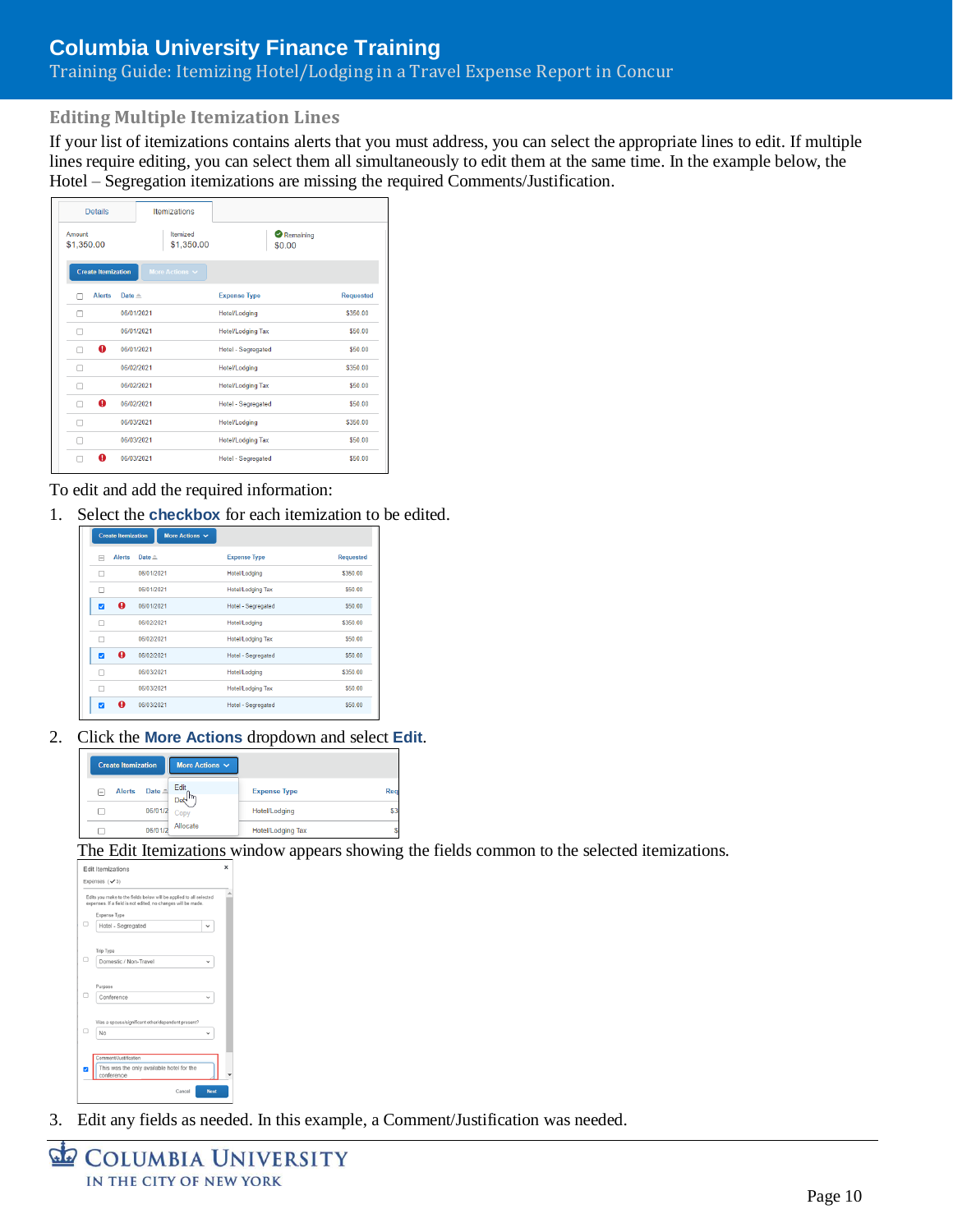Training Guide: Itemizing Hotel/Lodging in a Travel Expense Report in Concur

4. Click **Next**. The Confirm window shows the field(s) that were edited for the selected itemizations.



5. Click **Save**. In this example, editing and entering the Comment/Justification rectified the alerts.

| <b>Details</b>            | Itemizations             |                          |                  |
|---------------------------|--------------------------|--------------------------|------------------|
| Amount<br>\$1,350.00      | Itemized<br>\$1,350.00   | Remaining<br>\$0.00      |                  |
| <b>Create Itemization</b> | More Actions $\vee$      |                          |                  |
| Date $=$                  |                          | <b>Expense Type</b>      | <b>Requested</b> |
| 06/01/2021                |                          | Hotel/Lodging            | \$350.00         |
| 06/01/2021                | <b>Hotel/Lodging Tax</b> |                          | \$50.00          |
| 06/01/2021                |                          | Hotel - Segregated       | \$50.00          |
| 06/02/2021                |                          | Hotel/Lodging            | \$350.00         |
| 06/02/2021<br>- 11        |                          | <b>Hotel/Lodging Tax</b> | \$50.00          |
| 06/02/2021                |                          | Hotel - Segregated       | \$50.00          |
| 06/03/2021                | Hotel/Lodging            |                          | \$350.00         |
| 06/03/2021                |                          | <b>Hotel/Lodging Tax</b> | \$50.00          |
| 06/03/2021                |                          | Hotel - Segregated       | \$50.00          |

#### <span id="page-10-0"></span>**Creating a Travel Allowance Itinerary for GSA Rates**

If your hotel expense is **Subject to Govt (GSA) Rate** and you selected the **Apply Gov (GSA) Rate** option in the Expense Details, you must create a **Travel Allowance Itinerary**. By creating an Itinerary, Concur automatically segregates your hotel/lodging expense above the GSA rate. If you have questions regarding whether your sponsored project funded hotel expense is Subject to Govt (GSA) Rate, please contact you[r Sponsored Projects Finance Project](https://www.finance.columbia.edu/content/sponsored-projects-finance-team)  [Manager.](https://www.finance.columbia.edu/content/sponsored-projects-finance-team)

After initially creating your Travel Expense Report, you will be on the Manage Expenses screen of your Report.

1. Click **Travel Allowance** and select **Manage Travel Allowance**.

| Conference \$0.00 量            |      |               |                                          |                              |
|--------------------------------|------|---------------|------------------------------------------|------------------------------|
| Not Submitted                  |      |               |                                          |                              |
| Report Details ▼ Print/Share ▼ |      |               | Manage Receipts ▼ Travel Allowance ▼     |                              |
| <b>Add Expense</b>             | Edit | <b>Delete</b> | Manage Travel Allowance Combine Expenses | Move to $\blacktriangledown$ |

The Travel Allowances screen appears. If you previously created Itineraries, they would be listed in the Available Itineraries section, which you can use and assign to this report, if needed.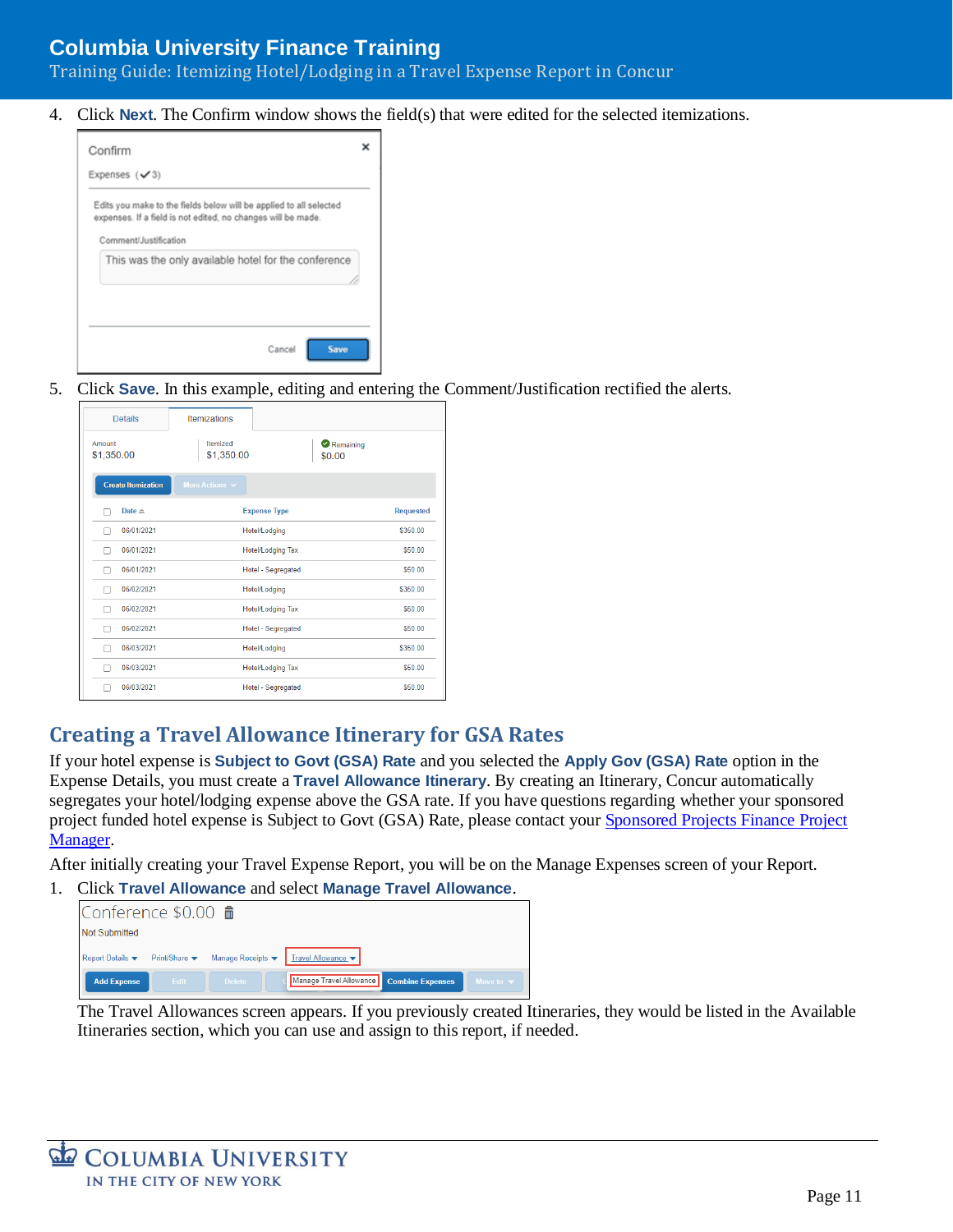Training Guide: Itemizing Hotel/Lodging in a Travel Expense Report in Concur

| (1) Create New Rinerary 2 Available Hineraries (1) Expenses & Adjustments<br>Assigned Itineraries<br>Date and Time +<br><b>Arrival City</b><br><b>Date and Time</b><br><b>Arrival Rate Location</b><br>Departure City<br>No Assigned Itineraries Found<br>Dekter Assign |                                                              |                 |                     |               |                              |
|-------------------------------------------------------------------------------------------------------------------------------------------------------------------------------------------------------------------------------------------------------------------------|--------------------------------------------------------------|-----------------|---------------------|---------------|------------------------------|
|                                                                                                                                                                                                                                                                         |                                                              |                 |                     |               |                              |
|                                                                                                                                                                                                                                                                         |                                                              |                 |                     |               |                              |
|                                                                                                                                                                                                                                                                         | Edit                                                         |                 |                     |               |                              |
|                                                                                                                                                                                                                                                                         |                                                              |                 |                     |               |                              |
|                                                                                                                                                                                                                                                                         |                                                              |                 |                     |               |                              |
|                                                                                                                                                                                                                                                                         |                                                              |                 |                     |               |                              |
|                                                                                                                                                                                                                                                                         |                                                              |                 |                     |               |                              |
|                                                                                                                                                                                                                                                                         |                                                              |                 |                     |               |                              |
|                                                                                                                                                                                                                                                                         |                                                              |                 |                     |               |                              |
|                                                                                                                                                                                                                                                                         |                                                              |                 |                     |               |                              |
|                                                                                                                                                                                                                                                                         |                                                              |                 |                     |               |                              |
|                                                                                                                                                                                                                                                                         |                                                              |                 |                     |               |                              |
|                                                                                                                                                                                                                                                                         |                                                              |                 |                     |               |                              |
|                                                                                                                                                                                                                                                                         |                                                              |                 |                     |               |                              |
|                                                                                                                                                                                                                                                                         |                                                              |                 |                     |               |                              |
|                                                                                                                                                                                                                                                                         |                                                              |                 |                     |               |                              |
|                                                                                                                                                                                                                                                                         |                                                              |                 |                     |               |                              |
|                                                                                                                                                                                                                                                                         |                                                              |                 |                     |               |                              |
|                                                                                                                                                                                                                                                                         | Available Itineraries                                        |                 |                     |               |                              |
|                                                                                                                                                                                                                                                                         |                                                              |                 |                     |               |                              |
|                                                                                                                                                                                                                                                                         |                                                              | Date and Time A | <b>Arrival City</b> | Date and Time | <b>Arrival Rate Location</b> |
|                                                                                                                                                                                                                                                                         | Departure City                                               |                 |                     |               |                              |
|                                                                                                                                                                                                                                                                         |                                                              |                 |                     |               |                              |
|                                                                                                                                                                                                                                                                         |                                                              |                 |                     |               |                              |
|                                                                                                                                                                                                                                                                         |                                                              |                 |                     |               |                              |
|                                                                                                                                                                                                                                                                         |                                                              |                 |                     |               |                              |
|                                                                                                                                                                                                                                                                         |                                                              |                 |                     |               |                              |
|                                                                                                                                                                                                                                                                         |                                                              |                 |                     |               |                              |
|                                                                                                                                                                                                                                                                         | <b>Current Illneraries</b><br>No Available Itineraries Found |                 |                     |               |                              |
|                                                                                                                                                                                                                                                                         |                                                              |                 |                     |               |                              |

2. Click **Create New Itinerary** 1 Create New Itinerary to create a new itinerary for this Report. The screen to enter a New Itinerary Stop appears.

| . .<br>$\sim$ $\sim$ $\sim$<br>┙                                        | . <b>T</b><br>$\mathbf{r}$ |                              |                                       |                              |                   |
|-------------------------------------------------------------------------|----------------------------|------------------------------|---------------------------------------|------------------------------|-------------------|
| Create New Hinerary (2) Available Hineraries (3) Expenses & Adjustments |                            |                              |                                       |                              |                   |
| Itinerary Info                                                          |                            |                              |                                       |                              |                   |
| <b>Itinerary Name</b>                                                   |                            |                              |                                       |                              |                   |
| Conference                                                              |                            |                              |                                       |                              |                   |
|                                                                         |                            |                              |                                       |                              |                   |
| <b>Import Hinerary</b><br>Add Stop                                      |                            |                              | New Itinerary Stop                    |                              |                   |
| Departure City +                                                        | <b>Arrival City</b>        | <b>Arrival Rate Location</b> | Departure City                        |                              |                   |
| No Itinerary Rous Found                                                 |                            |                              | Date in the control of the control of |                              |                   |
|                                                                         |                            |                              | Time<br>$\blacksquare$                |                              |                   |
|                                                                         |                            |                              | Arrival City                          |                              |                   |
|                                                                         |                            |                              |                                       |                              |                   |
|                                                                         |                            |                              | Date<br>Time                          |                              |                   |
|                                                                         |                            |                              | 圕                                     |                              |                   |
|                                                                         |                            |                              |                                       |                              |                   |
|                                                                         |                            |                              |                                       |                              |                   |
|                                                                         |                            |                              |                                       |                              |                   |
|                                                                         |                            |                              |                                       |                              |                   |
|                                                                         |                            |                              |                                       |                              |                   |
|                                                                         |                            |                              |                                       |                              |                   |
|                                                                         |                            |                              |                                       |                              |                   |
|                                                                         |                            |                              |                                       |                              |                   |
|                                                                         |                            |                              |                                       |                              |                   |
|                                                                         |                            |                              |                                       |                              |                   |
|                                                                         |                            |                              |                                       |                              |                   |
|                                                                         |                            |                              |                                       |                              |                   |
|                                                                         |                            |                              |                                       |                              |                   |
|                                                                         |                            |                              |                                       |                              |                   |
|                                                                         |                            |                              |                                       |                              | Save              |
|                                                                         |                            |                              |                                       |                              |                   |
|                                                                         |                            |                              |                                       |                              |                   |
|                                                                         |                            |                              |                                       | Go to Single Day Itineraries | Next >><br>Cancel |
|                                                                         |                            |                              |                                       |                              |                   |

**Note:** *If you used* Concur Travel *to book your itinerary, you can click* Import Itinerary *and edit departure times for each stop.*

<span id="page-11-0"></span>**Completing the First Itinerary Stop (leg) of Your Trip**



- 1. Enter the **Departure City**. You can type and select a matching city or select from previously entered cities.
- 2. Enter the departure **Date** and **Time**. This should be when you leave your home or office.
- 3. Enter the **Arrival City**.
- 4. The arrival **Date** defaults to the same day. You can change it, if necessary.
- 5. Enter the **Time** of arrival to the destination city. This should be the time you arrived at your hotel.
- 6. Click **Save**.